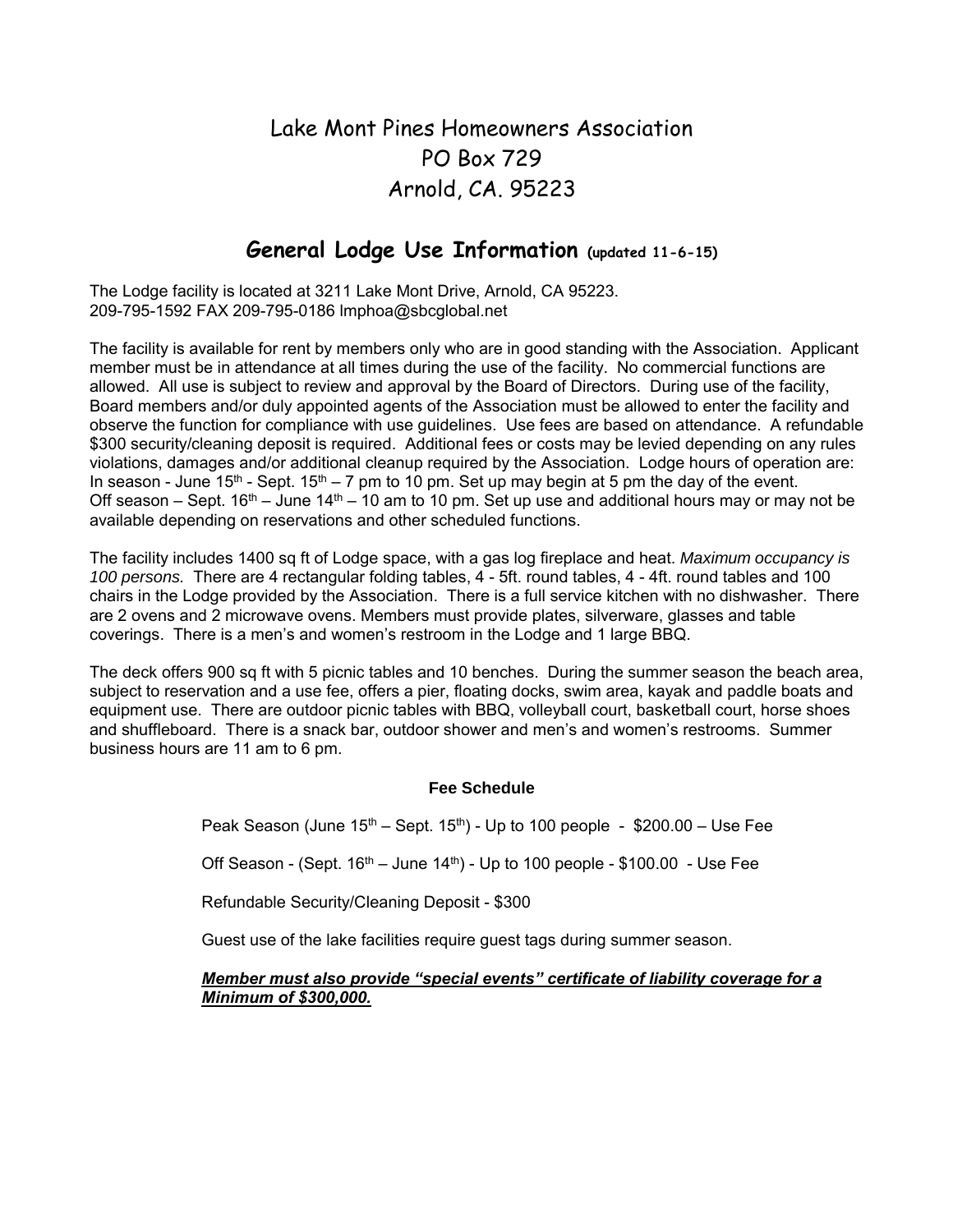|                                                                                                                                                                                                                                                                                                                                                        | Lake Mont Pines Homeowners Association                                                                                                                                                                                                                                                                                                                                                                                                                                                                                                                                                                                                                               |
|--------------------------------------------------------------------------------------------------------------------------------------------------------------------------------------------------------------------------------------------------------------------------------------------------------------------------------------------------------|----------------------------------------------------------------------------------------------------------------------------------------------------------------------------------------------------------------------------------------------------------------------------------------------------------------------------------------------------------------------------------------------------------------------------------------------------------------------------------------------------------------------------------------------------------------------------------------------------------------------------------------------------------------------|
|                                                                                                                                                                                                                                                                                                                                                        | Lodge Use Application                                                                                                                                                                                                                                                                                                                                                                                                                                                                                                                                                                                                                                                |
|                                                                                                                                                                                                                                                                                                                                                        | Application Date: /__/___                                                                                                                                                                                                                                                                                                                                                                                                                                                                                                                                                                                                                                            |
|                                                                                                                                                                                                                                                                                                                                                        |                                                                                                                                                                                                                                                                                                                                                                                                                                                                                                                                                                                                                                                                      |
|                                                                                                                                                                                                                                                                                                                                                        |                                                                                                                                                                                                                                                                                                                                                                                                                                                                                                                                                                                                                                                                      |
|                                                                                                                                                                                                                                                                                                                                                        | Mailing Addresss: and a manufacturer and a manufacturer and a manufacturer and a manufacturer and a manufactur                                                                                                                                                                                                                                                                                                                                                                                                                                                                                                                                                       |
|                                                                                                                                                                                                                                                                                                                                                        |                                                                                                                                                                                                                                                                                                                                                                                                                                                                                                                                                                                                                                                                      |
|                                                                                                                                                                                                                                                                                                                                                        | Event Day: ____________________________ Event Date: ________/ _______/ __________<br>Hours Requested: From ______________ to ________________Start Time of function:_______________________________                                                                                                                                                                                                                                                                                                                                                                                                                                                                  |
|                                                                                                                                                                                                                                                                                                                                                        |                                                                                                                                                                                                                                                                                                                                                                                                                                                                                                                                                                                                                                                                      |
| Number of guests in attendance: _______________<br>Caterer, DJ and/or Additional Vendors:                                                                                                                                                                                                                                                              |                                                                                                                                                                                                                                                                                                                                                                                                                                                                                                                                                                                                                                                                      |
| Owner's Insurance Carrier:<br>Office verification of special events Insurance coverage: ______________________                                                                                                                                                                                                                                         |                                                                                                                                                                                                                                                                                                                                                                                                                                                                                                                                                                                                                                                                      |
| Lodge Use Fee (+ Lake Mont Pines Clean-up Fee if applicable): \$<br>Other: will be a contract of the contract of the contract of the contract of the contract of the contract of the contract of the contract of the contract of the contract of the contract of the contract of the contract of t<br>No, I will provide all cleanup. Member Signature | <b>Event Fees</b><br>Signature 1 MP to handle standard clean-up. \$100.00 Member Signature<br>Total Use Fee + Lake Mont Pines Clean-up fee (if applicable): \$_________ Make check payable to LMPHOA.                                                                                                                                                                                                                                                                                                                                                                                                                                                                |
| depending on condition of the property.                                                                                                                                                                                                                                                                                                                | Security Deposit Fee: \$300.00 check payable to LMPHOA. Please return the signed agreement and two<br>checks (one for the fee + clean up fee & one for the security deposit) to the Lake Mont Pines office to<br>confirm your reservation. By my signature below I agree to all the lodge use fees and guidelines. I have also<br>read and received a copy of the Lodge Use Rules & Guidelines and agree to abide by these rules. I<br>understand that any violation of the rules is subject to review and additional fees and may also cause loss of<br>security/cleaning deposit. Please allow 2 weeks for return of security deposit and/or any remaining balance |
|                                                                                                                                                                                                                                                                                                                                                        |                                                                                                                                                                                                                                                                                                                                                                                                                                                                                                                                                                                                                                                                      |
|                                                                                                                                                                                                                                                                                                                                                        |                                                                                                                                                                                                                                                                                                                                                                                                                                                                                                                                                                                                                                                                      |
|                                                                                                                                                                                                                                                                                                                                                        |                                                                                                                                                                                                                                                                                                                                                                                                                                                                                                                                                                                                                                                                      |
|                                                                                                                                                                                                                                                                                                                                                        |                                                                                                                                                                                                                                                                                                                                                                                                                                                                                                                                                                                                                                                                      |
|                                                                                                                                                                                                                                                                                                                                                        |                                                                                                                                                                                                                                                                                                                                                                                                                                                                                                                                                                                                                                                                      |
|                                                                                                                                                                                                                                                                                                                                                        |                                                                                                                                                                                                                                                                                                                                                                                                                                                                                                                                                                                                                                                                      |
|                                                                                                                                                                                                                                                                                                                                                        |                                                                                                                                                                                                                                                                                                                                                                                                                                                                                                                                                                                                                                                                      |
|                                                                                                                                                                                                                                                                                                                                                        |                                                                                                                                                                                                                                                                                                                                                                                                                                                                                                                                                                                                                                                                      |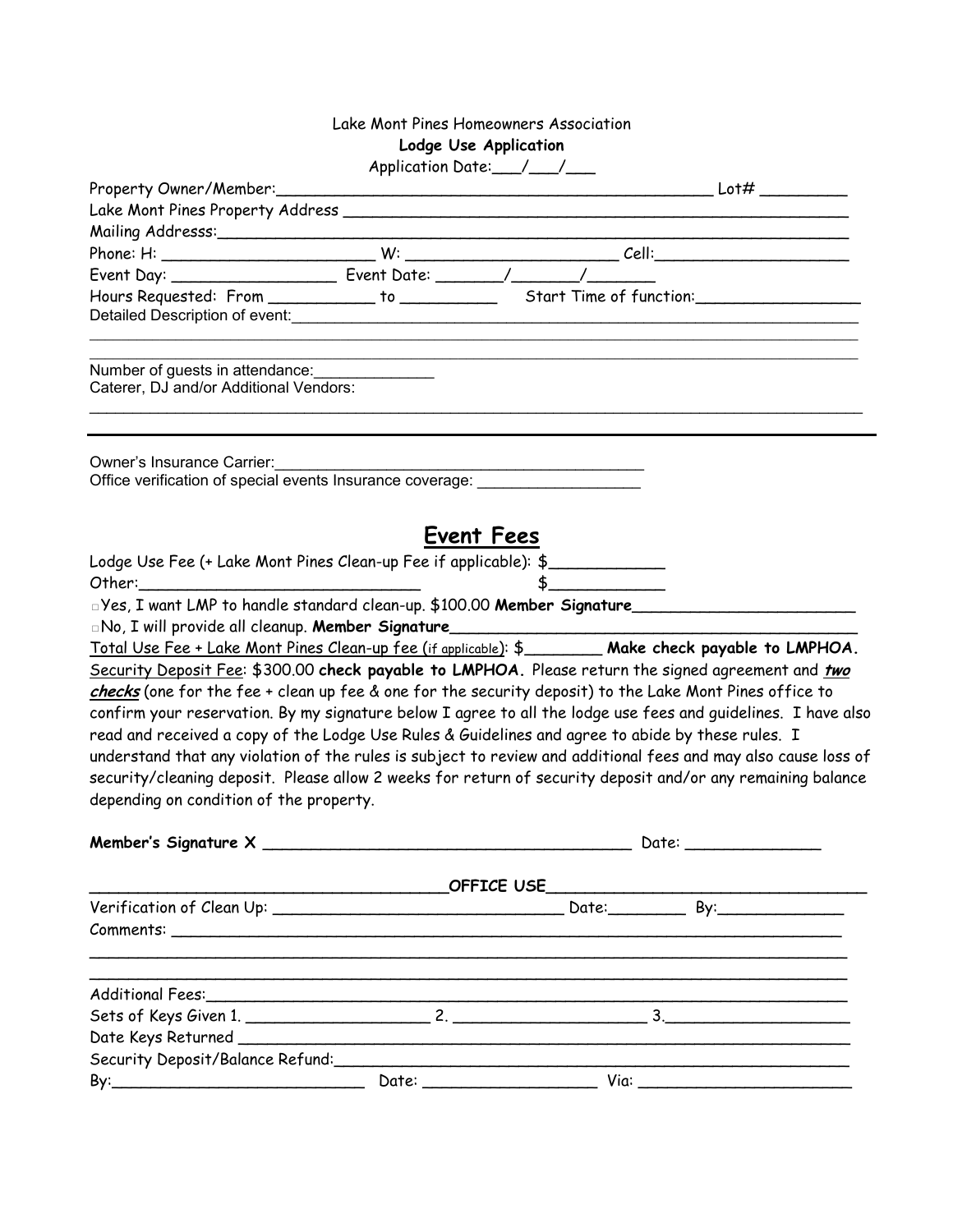# Lake Mont Pines Homeowners Association Lodge Use Rules and Regulations & Cleaning Check List Page 1 of 3

### **MEMBER, KEEP FOR YOUR RECORDS**

- 1. **Member renting the facility must be in attendance at all times during the event**.
- 2. Availability of the Lodge and/or Beach during the summer season is limited so as not to conflict with the Recreation Programs.
- 3. Use of the outdoor facilities, including the picnic area and beach by large parties is subject to reservation, use and ID tag fees based on the nature of the event, facilities requested and season of use.
- 4. If outdoor use is included during summer season, all guests must have ID tags or day pass while on the beach.
- 5. Swimming in the lake is at your own risk. No wet swimming attire allowed in the Lodge.
- 6. There is no public phone available. Member is responsible to provide cell phone for emergencies.
- 7. If children attend the event, 1 adult per 5 children must be present to supervise.
- 8. No alcoholic beverages are to be provided to minors. All local and State laws and HOA CC&R and Rules are to be followed at all times.
- 9. No smoking is allowed in the Lodge or on the deck.
- 10. If you would like to use the fireplace, please let staff know so they can show you how to use it. **The fireplace in the lodge is GAS**. If using, please do not put **anything** in the fireplace (i.e. napkins, paper plates, etc.)
- 11. Member is responsible for any additional cleanup, damages or stolen LMP property. Please remember to lock all doors, including deck sliders when leaving the lodge for any length of time during your event, and particularly at the end of your function.
- 12. No staples or pins should be used when applying decorations in the Lodge. Use only painter's masking tape.
- 13. Music and noise must not disturb neighbors. Quiet time is 10 pm
- 14. Based on the nature of the event, security service may be required at an additional cost.
- 15. Please return chairs and tables to the location you found them.
- 16. Please return the thermostat in the Lodge to 50 degrees.
- 17. No animals of any kind are allowed in the Lodge at any time.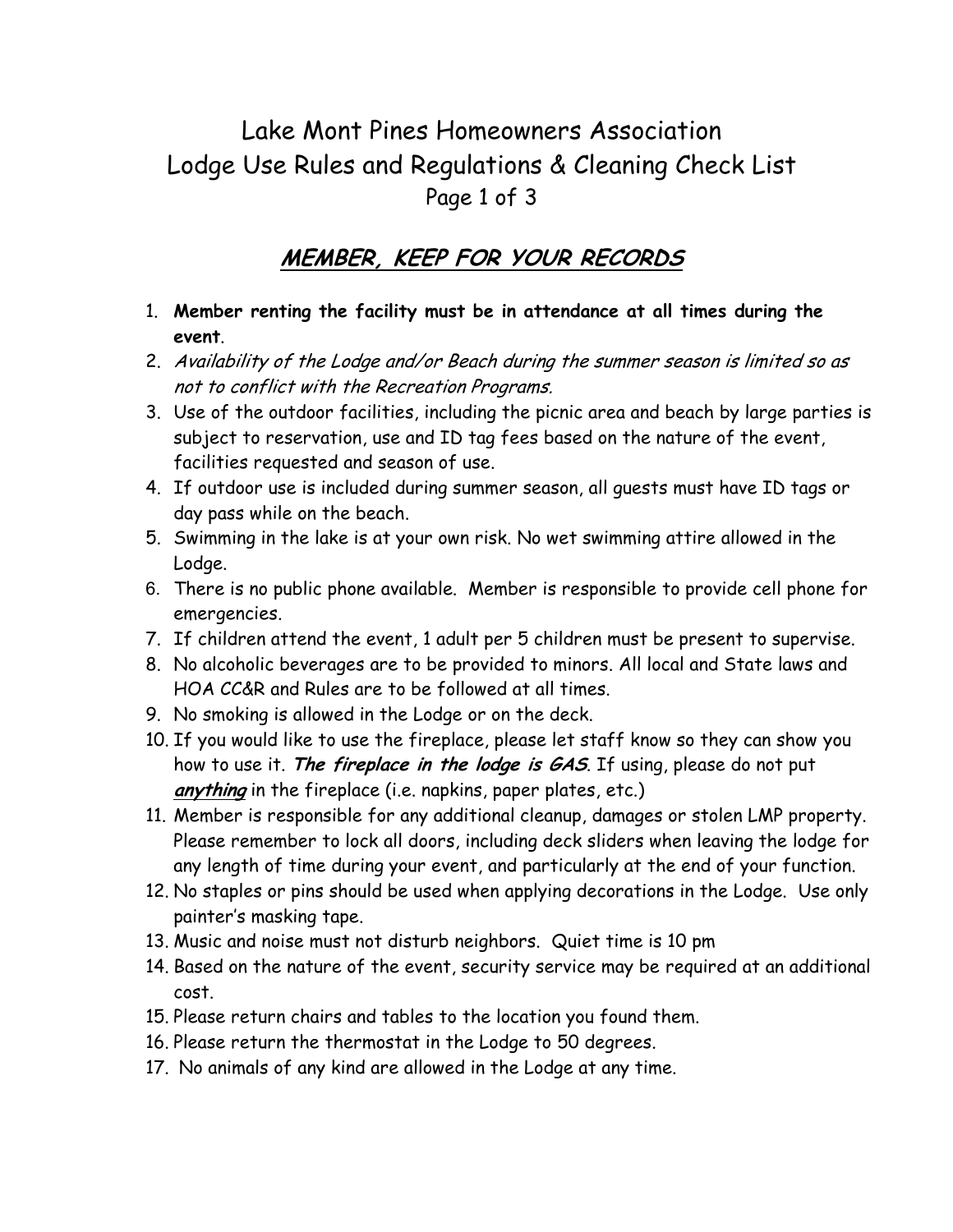Lake Mont Pines Homeowners Association Lodge Use Rules and Regulations & Cleaning Check List (For return of Security/Cleaning Deposit) Page 2 of 3

#### **MEMBER, KEEP FOR YOUR RECORDS**

#### **Main Lodge**

- □Wash off LMP table tops and chair seats.
- $\square$  Sweep Floors and damp mop any spills and spots.
- $\square$  Remove all decorations signs and tape.
- □Pick up all refuse and place in Association's dumpster. Replace bags.
- $\square$  Return chairs or folding tables as you found them.
- □ Return Lodge to original setup or as directed.
- $\square$  Turn off heat, fireplace, lights and lock all doors and windows.

#### **Kitchen**

- $\Box$  Clean the sink, stoves, and butcher block work table.
- □Remove all your dishes/utensils.
- □Pick up all refuse and place in Association's dumpster. Replace bags.
- $\Box$  Clean any spills in the refrigerator, wash the LMP coffee pots.
- $\square$  Sweep and mop the kitchen floor.